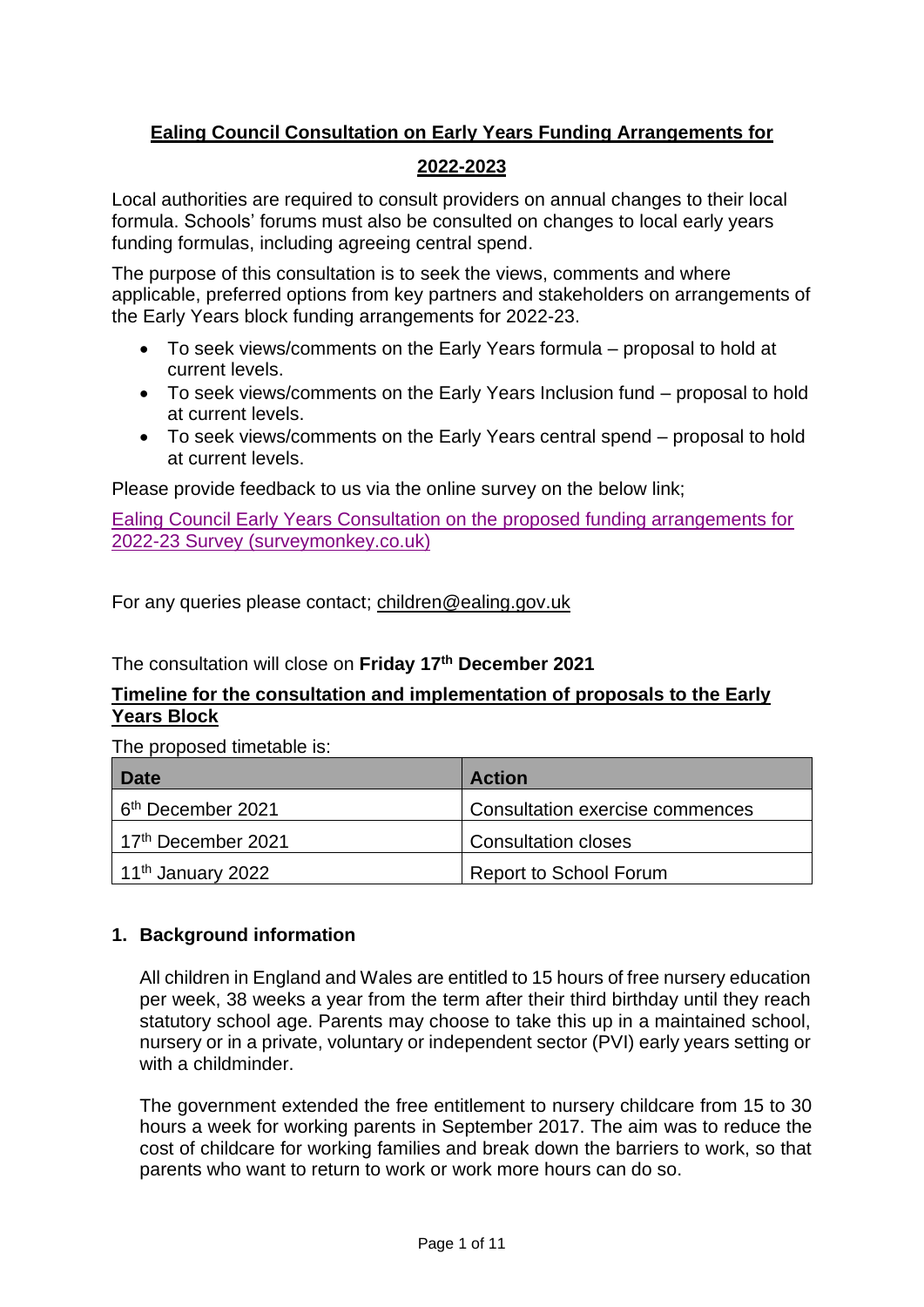The Early Years Block element, within the Dedicated Schools Grant (DSG) funds the universal provision for all 3 and 4 year old children and the Early Years provision for disadvantaged 2 year old children. Funding is also currently used to support the costs of under 5 year old Children in Need places in order to meet the council's statutory duty in this area.

## **2. National Funding Formula Guidance**

- LAs are required to allocate 95% of funding to providers since 2018/19.
- The government requires LAs to set up Inclusion Funds, to support children with additional needs.
- The formula requires using a single base rate for all providers regardless of sector.
- The formula may have a fixed number of supplements in addition to the required deprivation factor. There is a cap on all these supplements of 10% of the total allocated to providers.
- Maintained nursery schools are financially protected under the national proposals, in order to minimise disruption. To support this, the government has been providing supplementary funding for maintained nursery schools. This will be outside of the main early years, formula allocation.

On 27 October 2021, at the Spending Review, the Chancellor announced increases in funding for the early years entitlements: £160 million in 2022-23, £180 million in 2023-24 and £170 million in 2024-25, compared to 2021-22. This is for local authorities to increase the hourly rates paid to childcare providers for the government's early years entitlements and reflects cost pressures, as well as anticipated changes in the number of eligible children.

As a result of this additional funding, it was confirmed that in 2022-23 local authorities will see an increase in their hourly funding rates by 21 pence an hour for the two-yearold entitlement and, for the vast majority of areas, by 17 pence an hour for the threeand four-year-old entitlements. The minimum funding floor was also increased meaning no council will receive less than £4.61 per hour for the three- and four-yearold entitlements.

A small number of local authorities have been protected in recent years from large drops to their funding rate for the three- and four-year-old entitlements by the 'loss cap'. These authorities will continue to have their 2021-22 hourly funding rates protected in 2022-23. One of these local authorities will see an increase to their hourly rate as they move off the loss cap in 2022-23. The loss cap local authorities in 2022-23 are: Bristol, Camden, Ealing, Halton, Islington, Lambeth, Southwark, Tower Hamlets, and Westminster.

Ealing's funding allocation therefore stays the same.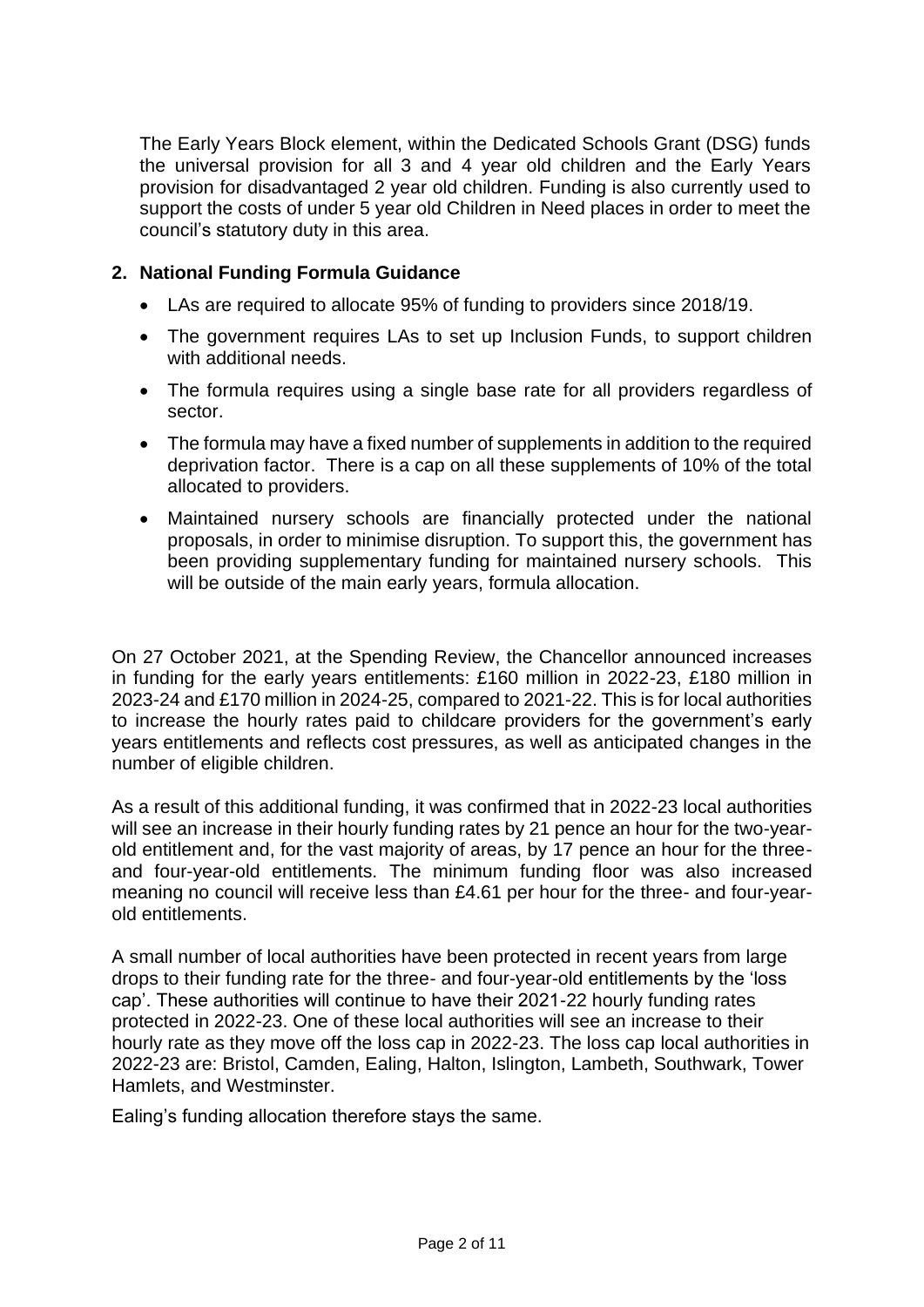| LA<br>name | 2021-22<br><b>EYNFF</b> rate | 2021-22<br><b>EYNFF</b> rate<br>without<br>protections | 17p<br>uplifted<br>applied | <b>Minimum</b><br>funding of<br>£4.61<br>applied | 2022-23<br><b>EYNFF</b><br>rate |
|------------|------------------------------|--------------------------------------------------------|----------------------------|--------------------------------------------------|---------------------------------|
| Ealing     | £5.83                        | £5.64                                                  | £5.81                      | £5.81                                            | £5.83                           |

Ealing allocate funding as follows:

| Early Years Block (£m)                                                                                       |        |  |  |  |
|--------------------------------------------------------------------------------------------------------------|--------|--|--|--|
| Central Spend 5% Allowance                                                                                   | 1.190  |  |  |  |
| Early Years Inclusion Fund                                                                                   | 2.118  |  |  |  |
| <b>Nursery Education Grant Spend</b>                                                                         | 19.716 |  |  |  |
| Contingency                                                                                                  | 0.787  |  |  |  |
| Total 3-4Year Old                                                                                            | 23.811 |  |  |  |
| Early Years Pupil Premium/Disability<br><b>Access Funding/Maintained Nursery</b><br><b>School Supplement</b> | 0.955  |  |  |  |
| 2 Year old Grant Spend                                                                                       | 2.987  |  |  |  |
| Total                                                                                                        | 27.753 |  |  |  |

# **3. Proposed funding formula for 2022/23**

Ealing recognises the current difficult climate that many of our early years providers have faced. We recognise the importance of continuing to offer a stable funding rate and continue with high levels of inclusion support at a time that has been most testing for our provisions ensuring a fair and equitable offer , which meets the needs of Ealing children. In order, to continue with this, we propose to keep funding arrangements stable at the current levels as in the previous year, with further views being taken around supplements in the formula.

The below table outlines the hourly funding rates for the Local Funding Formula 2021-22 and proposed rates for 2022-23;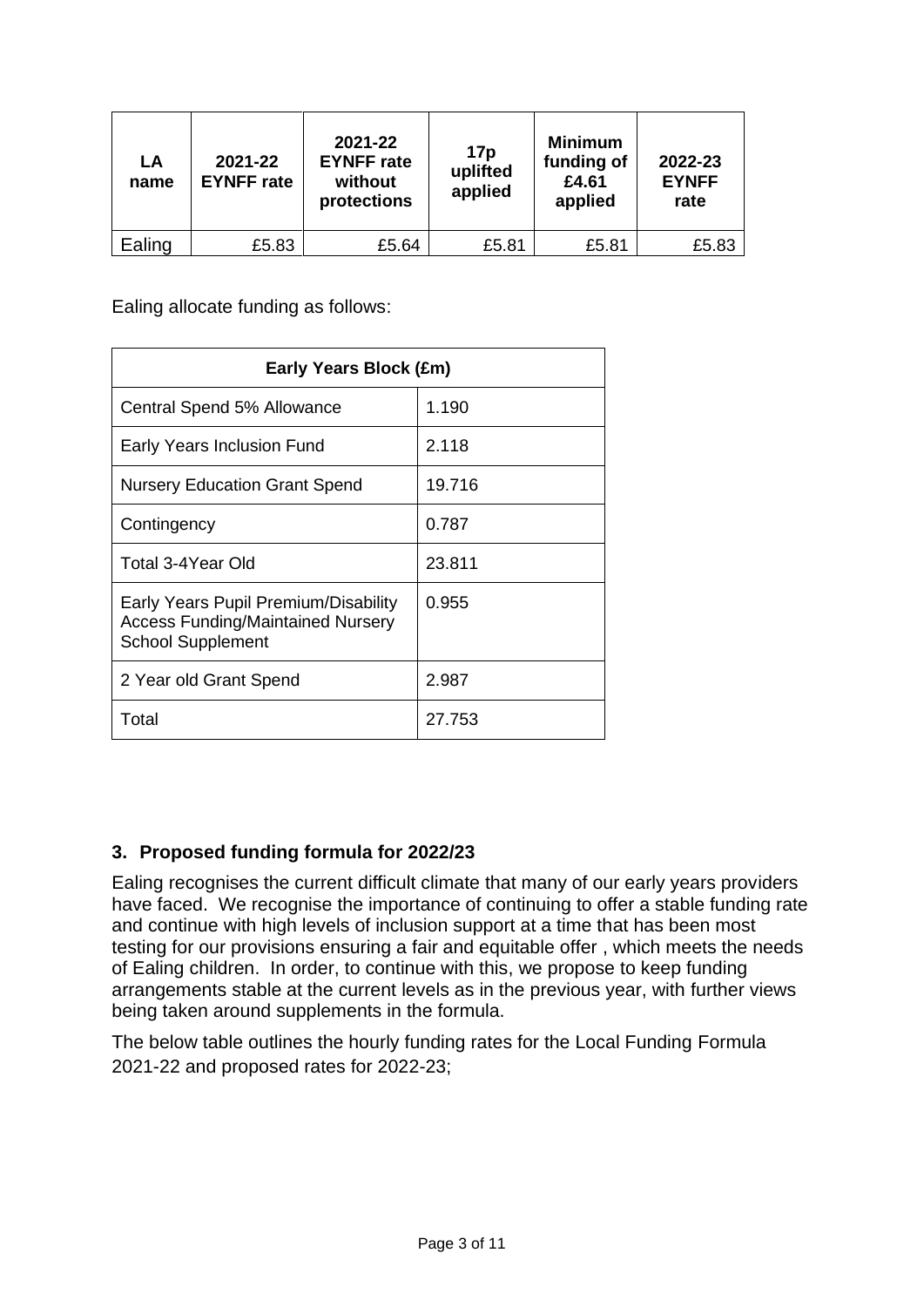| <b>Early Years Funding</b><br><b>Formula Factor</b>    | <b>All Nursery</b><br><b>Providers</b> | <b>All Nursery</b><br><b>Providers</b> |
|--------------------------------------------------------|----------------------------------------|----------------------------------------|
|                                                        | 2021-22                                | 2022-23                                |
| <b>Base Rate</b>                                       | 90% of funding                         | 90% of funding                         |
| Universal 15 hours<br>Additional 15 hours<br>$\bullet$ | £4.63                                  | £4.63                                  |
| <b>Deprivation</b> (mandatory)                         | $5%$ of<br>supplement<br>funding       | $5%$ of<br>supplement<br>funding       |
|                                                        | £0.26                                  | £0.26                                  |
| Quality                                                | 5% of<br>supplement<br>funding         | $5%$ of<br>supplement<br>funding       |
|                                                        | £0.26                                  | £0.26                                  |

### *Question: Is 10% the correct amount that should be allocated via supplements?*

o **Deprivation** –reflecting the higher costs of providing quality early education for children from backgrounds of socioeconomic disadvantage. This is the only mandatory supplement factor in the local formulae. This currently holds a 5% weighting of the 10% of funding allocated for supplements. The funding is allocated based on the 25% most deprived postcodes of the children attending provision as at the previous year's January census using the 'income deprivation affecting children index' dataset (IDACI).

#### *Question: Is 5% (0.26per hour £148.20 per year) the correct amount to be funded via the mandatory deprivation supplement?*

o **Quality** –recognising the higher costs associated with employing staff with Qualified Teacher Status or Early Years Practitioners Status. This currently holds a 5% weighting of the 10% of funding allocated for supplements. The funding is allocated based on teaching in a provision being led by a qualified teacher or an Early Years Practitioner.

### *Question: Is 5% (up to 0.26per hour £148.20 per year) the correct amount to be funded via the quality supplement?*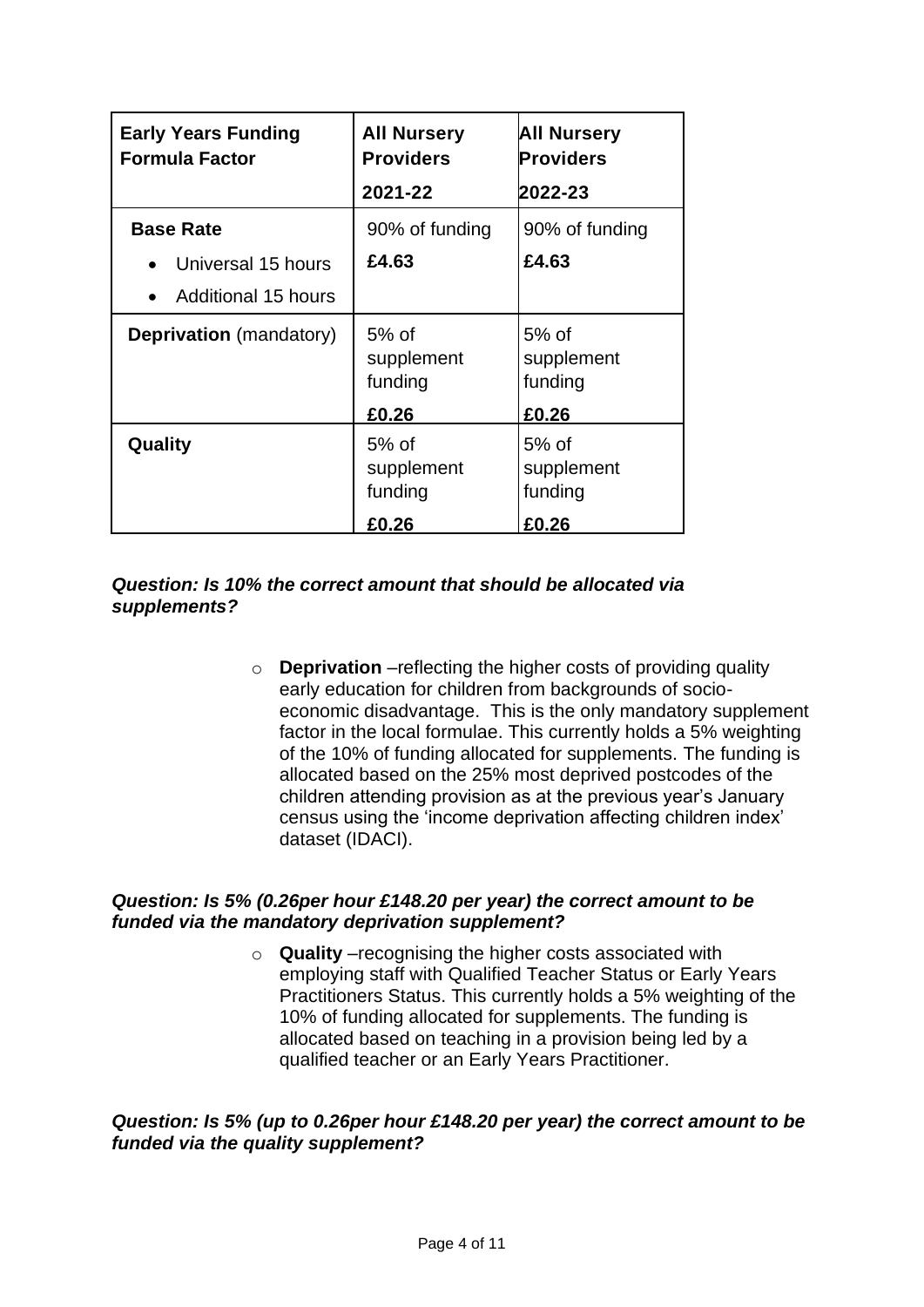- o **Efficiency** –Encouragement of providers to exploit the considerable scope for efficiencies, to improve the sustainability of businesses and ensure childcare is provided at good value to parents and the taxpayer.
- o **Flexibility** Encouragement of provision of a 'stretched offer' including holiday care, 'wraparound' to extend the day or 'out of hours' provision.

o

# *Question: Should Ealing consider reducing the value of the Deprivation and Quality supplement and include Efficiency and Flexibility supplements into our formula?*

# **4. Central Spend**

Under guidance of the National Funding Formula, authorities can retain up to 5% of funding to support central services. For 2022/23 Ealing propose to continue to keep this at the full 5% allocation;

The table below reflects proposals of how the 5% allocation is used:

| Description                                                                                                   | <b>Budget</b> | <b>Proposed Budget</b> |
|---------------------------------------------------------------------------------------------------------------|---------------|------------------------|
|                                                                                                               | 2021-22       | 2022-23                |
|                                                                                                               | £m            | £m                     |
| <b>Family Information Service and Early Years Quality</b><br>Improvement                                      | 0.605         | 0.605                  |
| Central Services for Early Years Supporting High<br><b>Needs Administration</b>                               | 0.320         | 0.320                  |
| Service Planning, Management Business Support<br>and Overheads including IT Contract and System<br>Management | 0.317         | 0.315                  |
| Quality Improvement Consultancy Buy Back (PVI)                                                                | (0.048)       | (0.050)                |
| <b>TOTAL</b>                                                                                                  | 1.194         | 1.190                  |

*Question: Do you support the proposal to continue with the current arrangements of the Early Years Central Spend? If you do not support the arrangements what changes do you suggest?*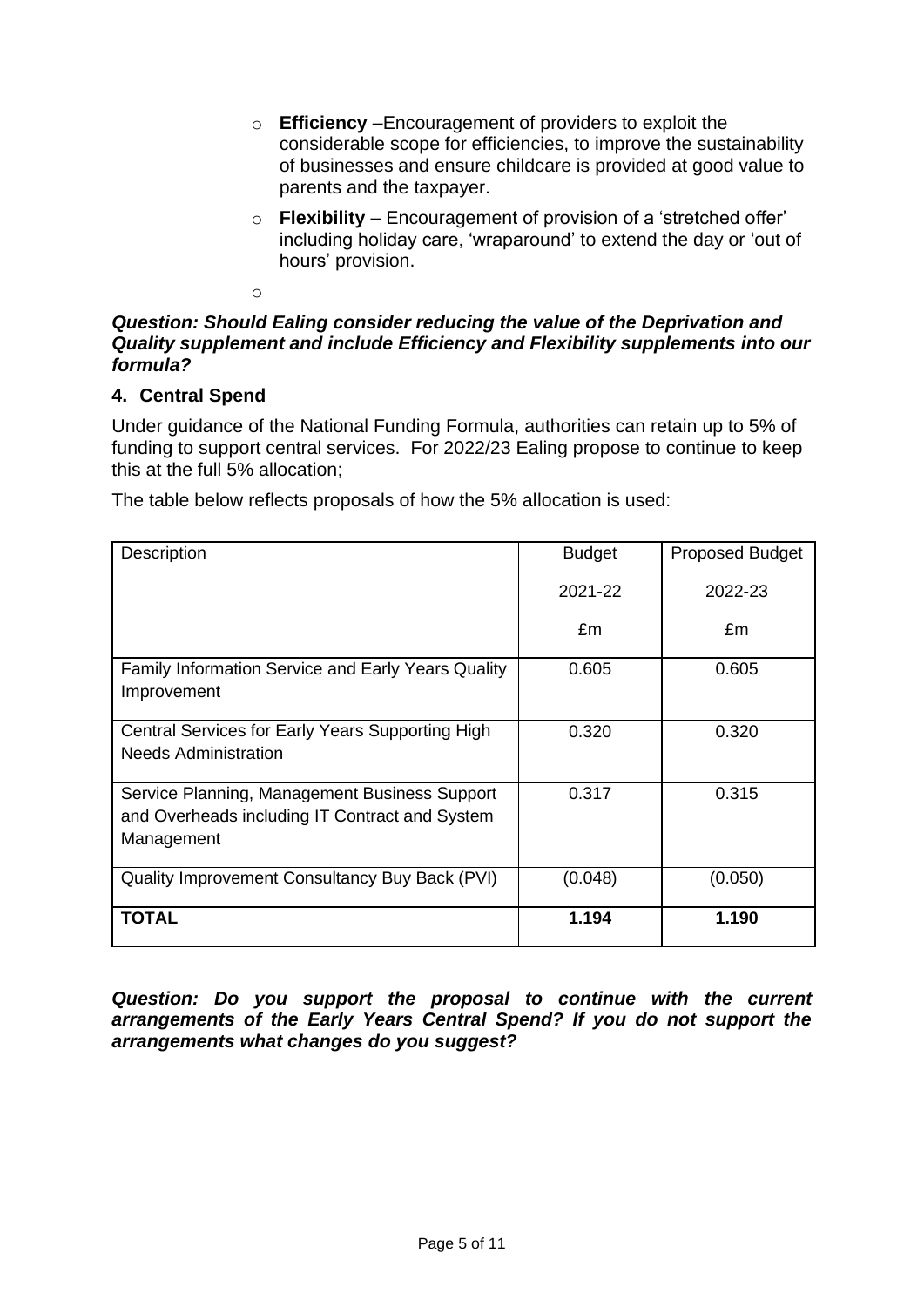# **5. In addition to the formula**

Following the announcement from the DfE some additional funding has been awarded to local authorities to support Early Years providers.

#### 5.1. 2 Year Old Funding

Ealing's current 2 year old funding allocation is £6.00, this is allocated in full to providers and Ealing propose to continue with this arrangement. Following the new announcement this has increased to £6.29 which will be allocated in full to providers.

### 5.2 Early Years Pupil Premium and Disability Access Funding

From 2015 the government introduced the Early Years Pupil Premium to 3 and 4 year olds from disadvantaged backgrounds. Following the recent announcements this will increase by £0.60 per hour equivalent to £342 per eligible child per year from £302.10 to support better outcomes for disadvantaged three and four year olds.

Funding for the Disability Access Fund - an additional payment made to providers to help to make reasonable adjustments within their provision to support eligible 3- and 4-year-old children in receipt of disability living allowance, will increase by £185 to £800 per eligible child per year from £615 per year.

#### 5.3 School budget allocations

Schools are funded based on participation over the whole year and not just the highest count, this ensures that funding is realistic and adjustments for over/under occupancy at the end of the year are more manageable. This will not change in line with the changes above.

# **6. Children with special educational needs**

Local authorities are required to have **SEN Inclusion Funds** to provide additional top up funding to providers to improve outcomes for children with special educational needs.

In, order to establish a SEN inclusion fund, Ealing combine funding from the early years block and high needs block of the DSG to meet the needs of children with and without EHCPs.

Ealing manage funding of £4.204m for the provision of approximately 314 part time equivalent places and central high needs services across the Early Years and High Needs blocks of the DSG and as such existing costs apply to the inclusion fund. The value of the fund must take into account the number of children with SEN in the local area, their level of need, and the overall capacity of the local childcare market to support these children and has created additional funding for children with emerging and less complex needs.

The growth in Education, Health and Care (EHC) plans and budget pressure is a national and local issue. The number of EHC plans continues to rise, with a further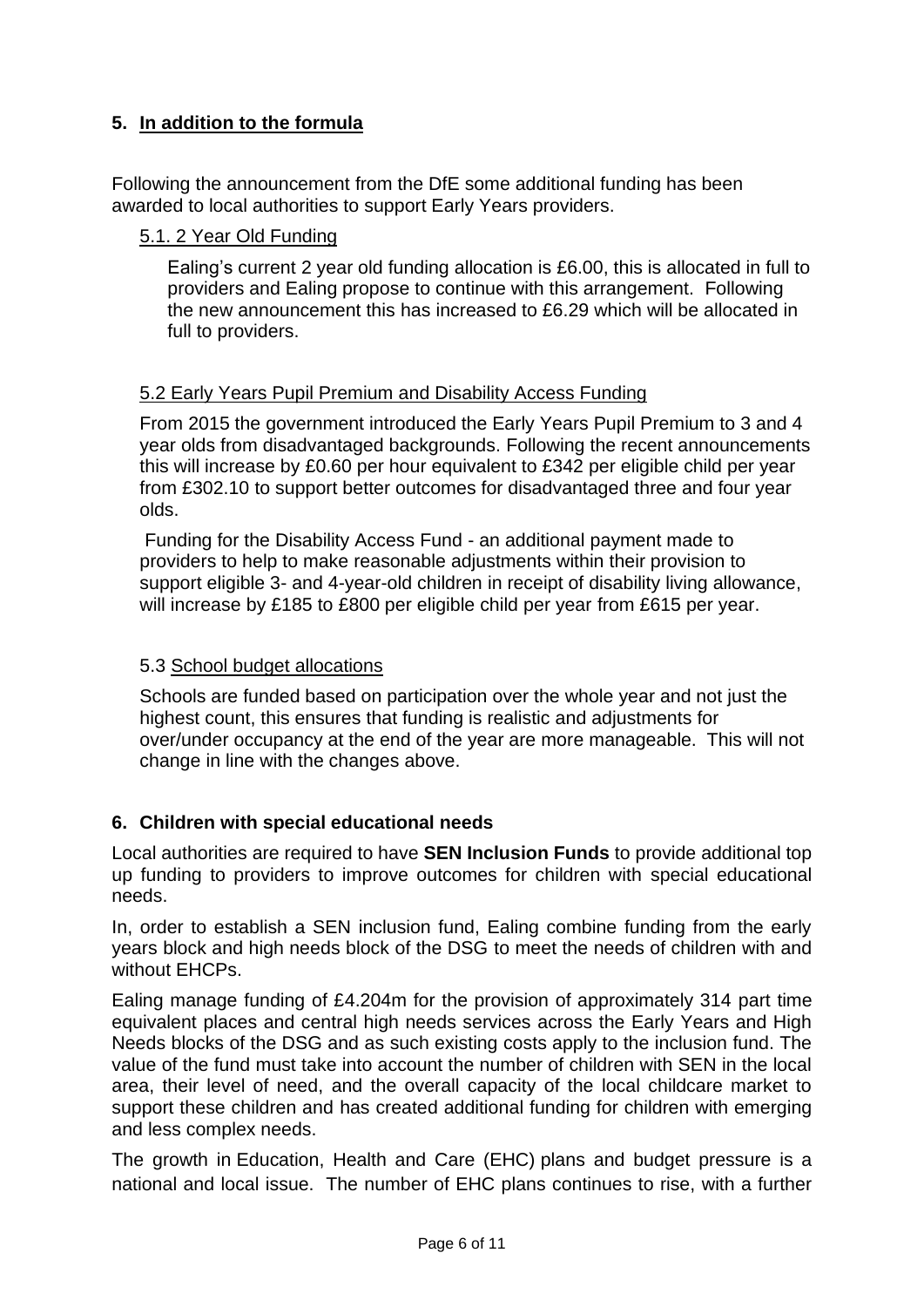10% increase to 2,956 plans in January 2021. Children with EHC plans now represent 3.1% of the age 3-24 population. This has increased from 2.3% in 2018.

A higher proportion of plans have historically been, and continue to be, issued for Under 5s and in the primary sector in Ealing than nationally, which generates a long term spend pressure. The number of primary age plans continued to rise in 2020, despite a falling primary age population, and we saw a 61% increase in plans for children under age 5 in the past year. If the trend in prevalence continues to increase at the current rate, overall number of plans would increase by a further 25% to 3,700 in the next three years, continuing to place pressure on the high needs block. The latest figures (as at  $18<sup>th</sup>$  October 2021) show the number of plans has increased to 3,087 plans.

| Age Breakdown<br>(as at previous 31st Aug) | Jan<br>2018 | Jan<br>2019 | Jan<br>2020 | Jan<br>2021 | % increase 2020-2021 |
|--------------------------------------------|-------------|-------------|-------------|-------------|----------------------|
| Under age 5                                | 103         | 131         | 119         | 192         | 61%                  |
| Aged 5 to 10                               | 929         | 1,012       | 1,130       | 1,176       | 4%                   |
| Aged 11 to 15                              | 662         | 782         | 840         | 964         | 15%                  |
| Aged 16 to 19                              | 448         | 475         | 431         | 447         | 4%                   |
| Aged 20 to 25                              | 60          | 151         | 159         | 177         | 11%                  |
| <b>Total</b>                               | 2,202 2,551 |             | 2,679       | 2,956       | 10%                  |

Ealing's EY SEN Inclusion Fund;

|                                                                   |                                |                          | <b>Funding streams:</b>                                     |                                                           |                                   |
|-------------------------------------------------------------------|--------------------------------|--------------------------|-------------------------------------------------------------|-----------------------------------------------------------|-----------------------------------|
| <b>Description</b>                                                | <b>Draft Budget</b><br>2022/23 | <b>Budget</b><br>2021/22 | <b>Inclusion</b><br><b>Fund Early</b><br><b>Years Block</b> | <b>Early Years</b><br><b>Centrally</b><br><b>Retained</b> | <b>High Needs</b><br><b>Block</b> |
| Speech and<br>Language Places                                     | 210,000                        | 210,000                  | 210,000                                                     |                                                           |                                   |
| <b>Central Services for</b><br>Children with High<br><b>Needs</b> | 320,000                        | 320,000                  | 0                                                           | 320,000                                                   |                                   |
| <b>Specialist Nursery</b><br><b>Places</b>                        | 2,359,052                      | 2,359,052                | 1,000,000                                                   |                                                           | 1,359,052                         |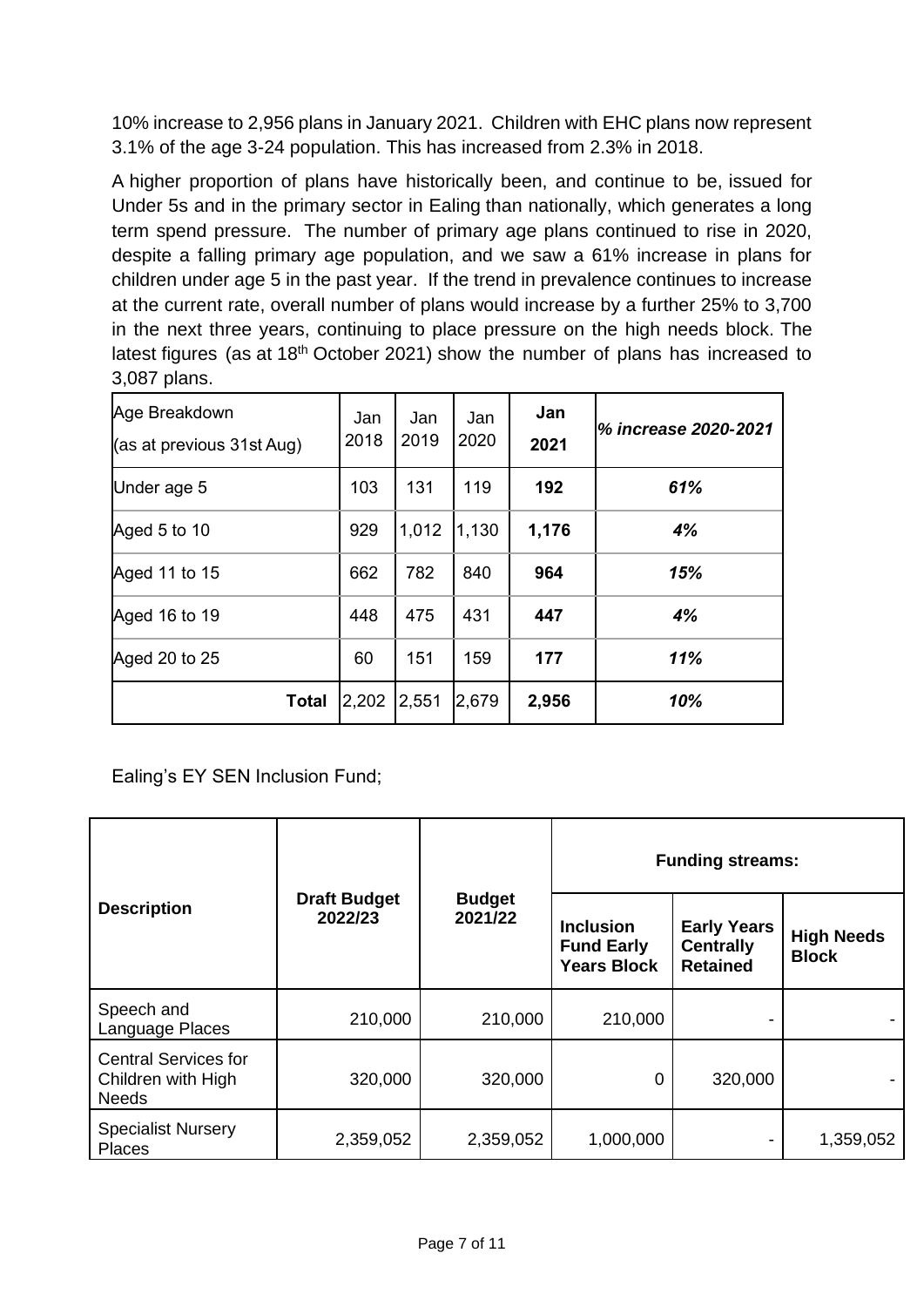| Children in Need<br>Support                                        | 650,000   | 650,000   | 290,000   |         | 360,000   |
|--------------------------------------------------------------------|-----------|-----------|-----------|---------|-----------|
| <b>Early Start Inclusion</b><br>support to mainstream<br>providers | 500,000   | 500,000   | 500,000   |         |           |
| <b>Total Early Years</b><br><b>High Needs</b>                      | 4,039,052 | 4,039,052 | 2,000,000 | 320,000 | 1,719,052 |
| Increase in Fund for<br>additional eligible 15<br>hours at 7/12ths | 239,108   | 239,108   | 118,398   |         | 101,766   |
| <b>Total Funding</b><br><b>forecast 2021/22</b>                    | 4,278,160 | 4,278,160 | 2,118,398 | 320,000 | 1,820,818 |
| <b>COMF Funding (one</b><br>off)                                   | 225,000   | 225,000   |           |         |           |
| <b>Total Funding</b>                                               | 4,503,160 | 4,503,160 |           |         |           |

# *Question: Do you support the proposal to continue with the current funding allocation of the Early Years Inclusion Funding?*

In October 2021 Early Years set out a proposal to Public Health, which aimed at transforming and enhancing our current support to parents and preschool children with SEND, particularly to those harder to reach families. We also set out how we would enhance the knowledge, quality and increase SEN provision in the early education sector and continue this into the primary phrase. Strengthen multi-agency working and support families in their key transitions from home to early education provider and then from provider to primary school.

Our proposal was successful, and we were granted £450k to deliver and test this transformative service and support. The COMF project timeline is from October 2021-June 2022.

| <b>Project element</b>                                     | <b>Outcomes</b>                                                                                                                                                                                                                                                                                                                                                                                                                                                                                                              | <b>Outputs</b>                                                                                                                                                                                                                                                                                                                                                                                                                                                                                                           |
|------------------------------------------------------------|------------------------------------------------------------------------------------------------------------------------------------------------------------------------------------------------------------------------------------------------------------------------------------------------------------------------------------------------------------------------------------------------------------------------------------------------------------------------------------------------------------------------------|--------------------------------------------------------------------------------------------------------------------------------------------------------------------------------------------------------------------------------------------------------------------------------------------------------------------------------------------------------------------------------------------------------------------------------------------------------------------------------------------------------------------------|
| LA to commission<br>Pre-education home<br>visiting service | The aim of the service is to<br>$\bullet$<br>empower parents and carers in<br>developing their child's play and<br>learning and promote positive<br>outcomes.<br>Support the successful transition<br>from home to early years provider<br>Increase the number of children<br>attending early education provision<br>Work cohesively with other<br>professionals e.g. Early Start<br>Health workers, SENCOs &<br>through EHAP process<br>provide educational advice to the<br>local authority as part of the EHCP<br>pathway | Commissioned service including<br>٠<br>voluntary sector expertise<br>Pre-education home visiting<br>$\bullet$<br>service training package<br>developed inc. key COVID related<br>health messages keeping the child<br>and family safe<br>Minimum of 8 Parent/carer<br>$\bullet$<br>recruited<br>Between 16-32 families supported-<br>$\bullet$<br>Priority if the child is looked after,<br>has a Child Protection Plan or is a<br>child in need<br>Qualification pathway established<br>$\bullet$<br>for parents/carers |

|--|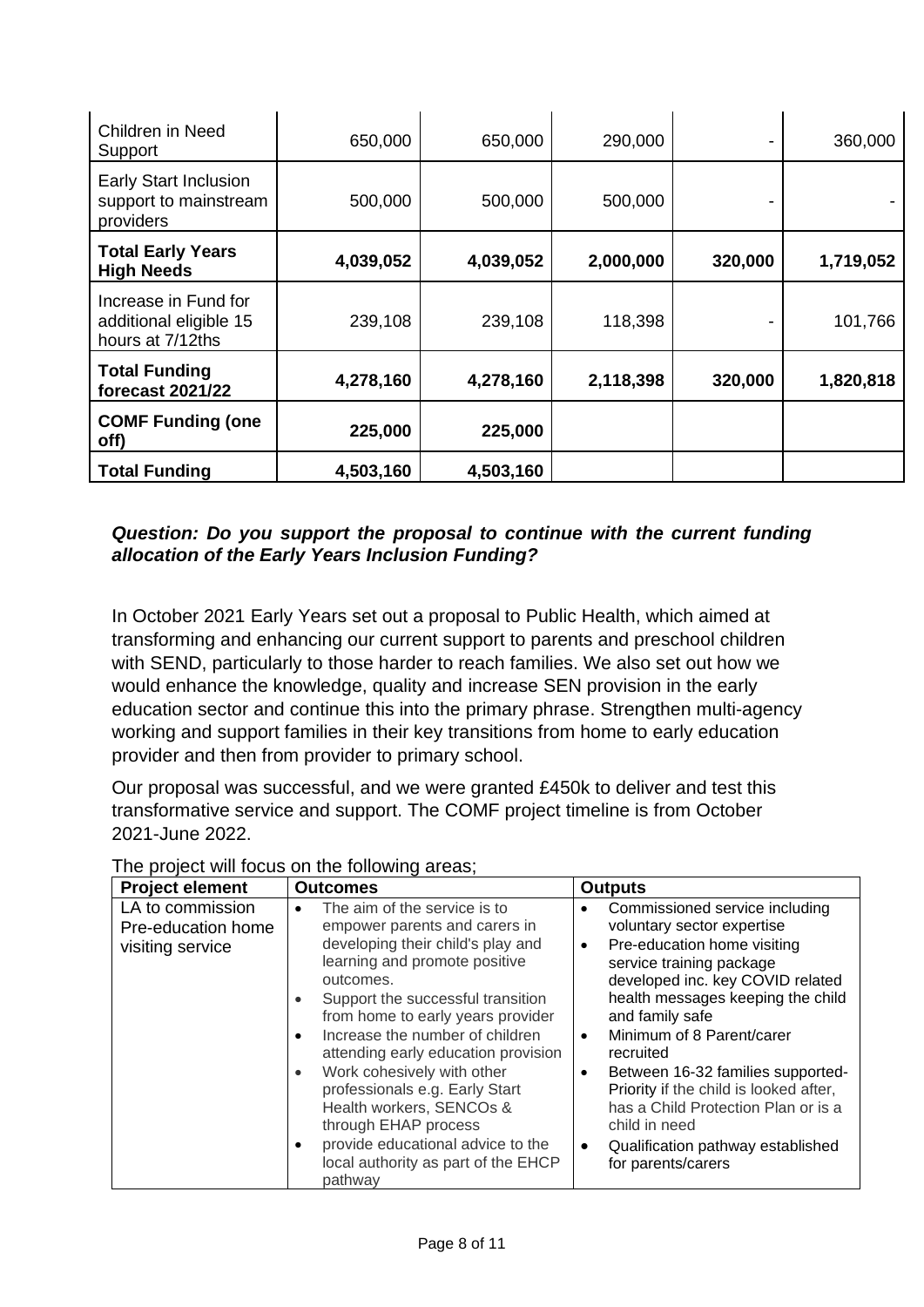|                                                                            | 8 parent/Carers engaged in<br>$\bullet$<br>qualification pathway                                                                                                                                                                                                                                                                                                                                                          |                                                                                                                                                                                                                                                                                                                                                                                                  |
|----------------------------------------------------------------------------|---------------------------------------------------------------------------------------------------------------------------------------------------------------------------------------------------------------------------------------------------------------------------------------------------------------------------------------------------------------------------------------------------------------------------|--------------------------------------------------------------------------------------------------------------------------------------------------------------------------------------------------------------------------------------------------------------------------------------------------------------------------------------------------------------------------------------------------|
| <b>Establish Pre-</b><br>education home<br>visiting hubs in CCs            | Flagship portage hubs established<br>$\bullet$<br>as a key CC service and support<br>for parents                                                                                                                                                                                                                                                                                                                          | 4 CC portage hubs established<br>$\bullet$                                                                                                                                                                                                                                                                                                                                                       |
| Develop and Deliver<br>enhanced SEND<br>training to providers              | Increased awareness, skills, and<br>$\bullet$<br>quality within early education<br>sector<br>Increased availability of high<br>٠<br>quality SEND provision for families                                                                                                                                                                                                                                                   | Development of enhanced<br>$\bullet$<br>SEND training programme<br>368 number of providers begin<br>$\bullet$<br>training<br>Development of enhanced<br>$\bullet$<br><b>SEND QA Standards</b><br>368 providers begin QA<br>٠<br>scheme<br>Increased parental confidence<br>$\bullet$<br>in early years provision<br>Increased sector knowledge,<br>٠<br>capacity and local place<br>availability |
| Enhanced<br>communication<br>through CC and<br><b>Community Partners</b>   | Greater awareness within hard to<br>$\bullet$<br>reach community of key health<br>messages<br>Individual and group awareness<br>٠<br>sessions enables greater family<br>and community safety<br>Individual and group awareness<br>sessions enables greater family<br>engagement with the portage and<br>early education providers and<br>awareness and take up of early<br>childcare entitlements.                        | Minimum of 2500 families reached<br>$\bullet$<br>25 events delivered<br>$\bullet$<br>Supporting resources developed                                                                                                                                                                                                                                                                              |
| Targeted<br>interventions-<br><b>Setting Support</b><br>reduction in EHCPs | Greater skilled and confident<br>$\bullet$<br>workforce in SEND provision<br>Increased availability of high<br>٠<br>quality SEND provision<br>Continuous improvement through<br>$\bullet$<br>SEND QA system<br>Parental confidence increases<br>$\bullet$<br>Decreasing demand for specialist<br>$\bullet$<br>provision<br>Reduction in pre-school EHCPs<br>$\bullet$<br>High quality transition support<br>$\bullet$     | 1 Early Start Team Leader<br>$\bullet$<br>recruited<br>2 Early Start Setting Support<br><b>Workers recruited</b><br>368 number of providers supported<br>$\bullet$<br>% increase in parents confidence<br>of providers and support                                                                                                                                                               |
| Targeted<br>interventions- Family<br>Support                               | Greater support for children and<br>$\bullet$<br>families; practical support; Support<br>planning and assessment; provide<br>information and specialist support:<br>support co-ordination and co-<br>production<br>Parental confidence increases<br>$\bullet$<br>Decreasing demand for specialist<br>$\bullet$<br>provision<br>Reduction in pre-school EHCPs<br>$\bullet$<br>High quality transition support<br>$\bullet$ | 1 Early Start Team Leader<br>$\bullet$<br>recruited<br>2 Early Start Home Support<br>$\bullet$<br>Workers recruited<br>50 families supported<br>٠<br>50 children supported in transition<br>٠<br>% increase in parents confidence<br>of providers and support                                                                                                                                    |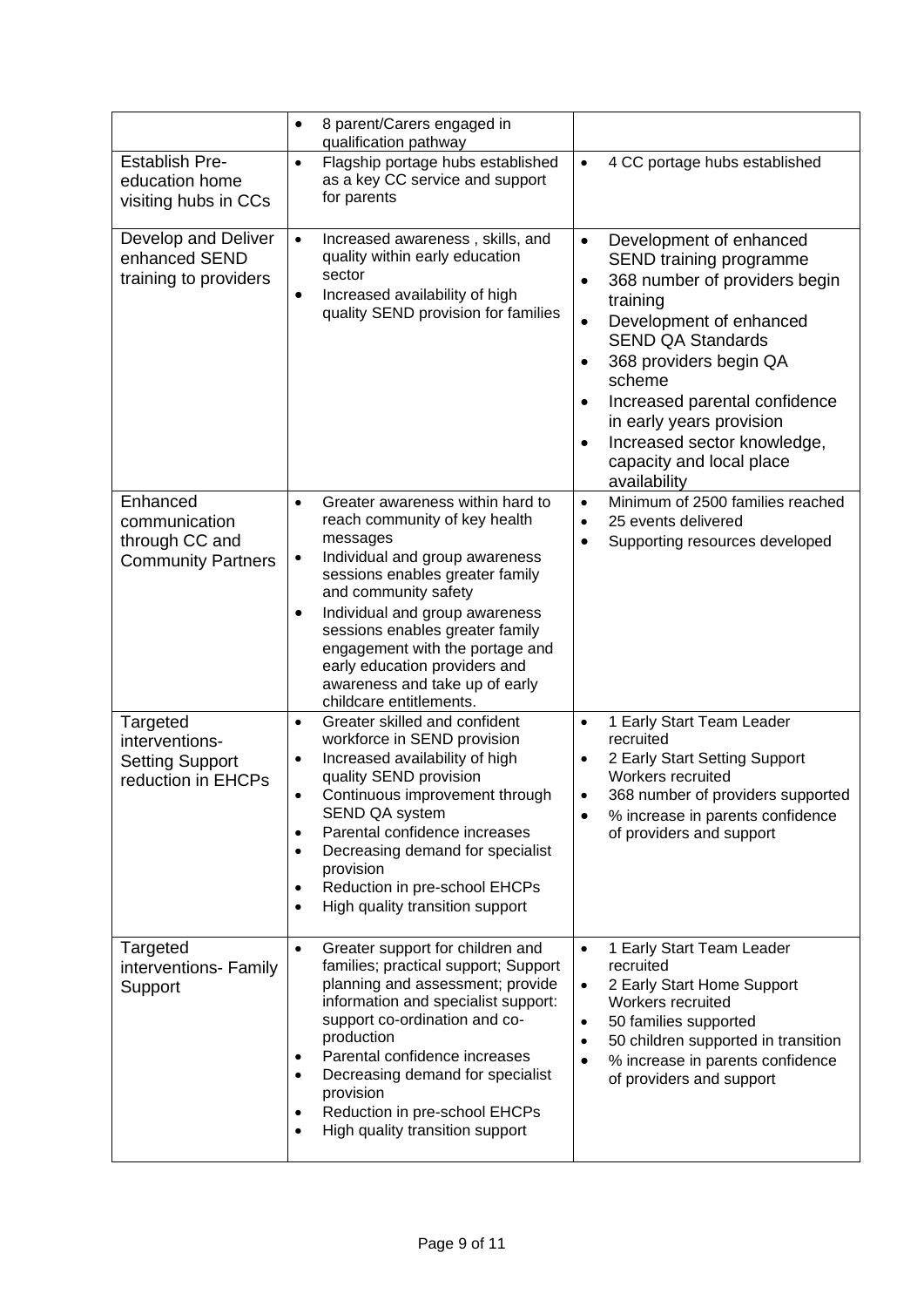# **Sustaining the enhanced SEN service**

We will not be seeking additional financial resources to sustain the enhanced service beyond June 2022 once the COMF project ends and plan to use the learning and transfer this into a 'business as usual' service.

Whilst we would like to continue with the overall allocation of 9% or £2.1m of the provider pass through to an inclusion fund with around 60% of the cost of early years high needs being funded by the early years block and 40% from the central early years and high needs block combined.

We are proposing to review and restructure two existing funding elements through a phrased approach, which will enable the core elements of the new support services to be sustained.

- 1. Redistribution of CIN funding, equalisation and ensuring fair transparency of funding rates and enhancing case review and duration of support.
- 2. Reorganisation of EY SEN Inclusion Service in order to redirect to support new enhanced COMF team structure expanding the offer.

# **Reorganisation of CIN funding**

# **Structure funding rates and duration of support**

CIN Funding is provided for children between the ages of 0-5, based on their level of need.

The Children Act (1989) states a child in need can be defined based on;

- Status Legal status as a child subject to children protection legislation or as a looked after child or as a disabled child. OR
- A judgement that their health and development is, or is likely to be, impaired without the provision of services. OR
- A judgement that they are unlikely to achieve a reasonable standard of health and development without the provision of services.

CIN funding currently provides placements of approx. 280 places, with an average waiting list of 98 places at any given time in the year. CIN funding is offered in 22 early years settings, currently funded at hourly rates between £7-£12.50 per hour.

The reorganisation will look to ensure we are able to offer a fairer, more flexible approach across wider provision reach in the borough by supporting more settings to place CIN children, with an equalisation of hourly funded rates. The new approach will ensure we are working towards similar offers as our neighbouring boroughs with benchmarking data reflecting fixed hourly rates with time limited placements.